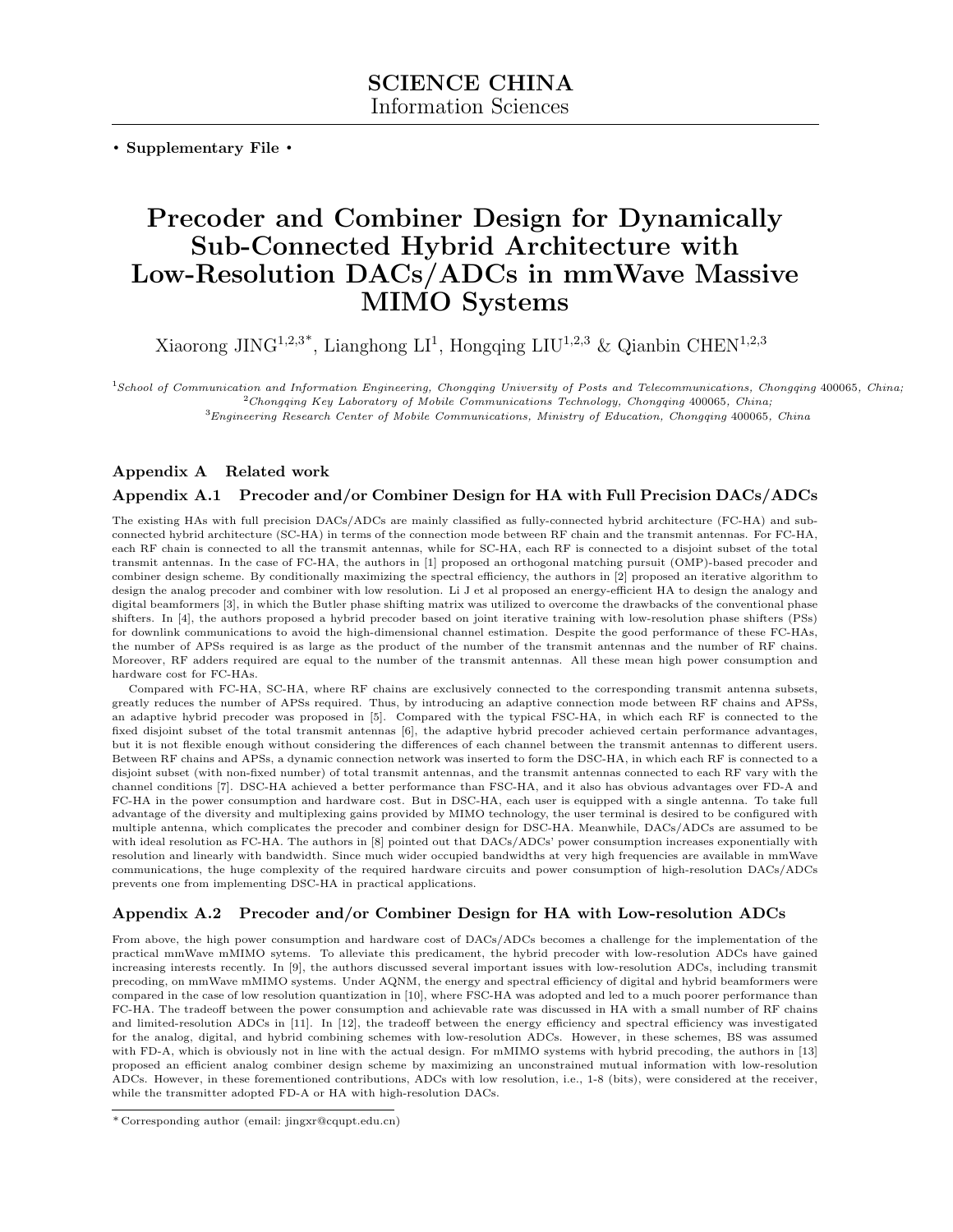# Appendix A.3 Precoder and/or Combiner Design for HA with Low-resolution DACs

Besides many works of the precoder and/or combiner design for HA with low-resolution ADCs only, a few closely related studies of application of low-resolution DACs, i.e., 1-8 (bits), at the transmitter have emerged. Based on the AQNM, the work in [\[14\]](#page-9-12) performed the hybrid precoder design for FC-HA and SC-HA with low-resolution DACs, where APSs with low resolution were utilized to realize the analog precoder. For mmWave MIMO systems, an energy-efficient hybrid precoder with low-resolution DACs was designed in [\[15\]](#page-9-13).

# Appendix B System description

# Appendix B.1 Signal model

With the system configuration in Fig.1 and after hybrid precoding, the transmitted signal from the BS is written as [\[14\]](#page-9-12)

<span id="page-1-0"></span>
$$
\mathbf{x} = \mathbf{F}_{\rm RF} Q_B(\mathbf{F}_{\rm BB} \mathbf{s}),\tag{B1}
$$

where  $Q_B(\cdot)$  denotes the vector quantizer with B bits,  $\mathbf{s} = [s_1, s_2, \cdots, s_K]^T \in \mathbb{C}^{K \times 1}$  satisfying with  $\mathbb{E} \left\{ \mathbf{s} \mathbf{s}^H \right\} = \frac{P}{K} \mathbf{I}_K$  with P denoting the total transmitting power of the BS antennas,  $\mathbf{F}_{\text{RF}} = \begin{bmatrix} \mathbf{f}_{\text{RF}}^1, \mathbf{f}_{\text{RF}}^2, \cdots, \mathbf{f}_{\text{RF}}^K \end{bmatrix} \in \mathbb{C}^{M \times K}$  is the analog precoder, and  $|\mathbf{F}_{\rm RF}(m,k)| = \frac{1}{\sqrt{N_{\rm sub}^k}}$  for  $\mathbf{F}_{\rm RF}(m,k) \neq 0$  with  $\mathbf{F}_{\rm RF}(m,k)$  and  $N_{\rm sub}^k$  denoting the  $(m, k)$ th element of  $\mathbf{F}_{\rm RF}$  and the number of anten-

nas exclusively connected with the *k*th transmit RF chain satisfied with  $\sum_{k=1}^{K} N_{\text{sub}}^{k} = M$ , receptively,  $\mathbf{F}_{\text{BB}} = \left[ \mathbf{f}_{\text{BB}}^1, \mathbf{f}_{\text{BB}}^2, \cdots, \mathbf{f}_{\text{BB}}^K \right] \in$ 

 $\mathbb{C}^{K\times K}$  is the digital precoder, while  $\mathbf{F}_{\text{RF}}$  and  $\mathbf{F}_{\text{BB}}$  are linked through the total power constraints, i.e.,  $\|\mathbf{F}_{\text{RF}}\mathbf{F}_{\text{BB}}\|_F^2 = K$ . Applying the AQNM, which is widely used because it facilitates analysis and provides insights into quantized system [\[16\]](#page-9-14), to the precoded signal model [\(B1\)](#page-1-0), and under assumption that all DACs undergo the same distortion as in [\[14\]](#page-9-12), the transmitted signal from the BS is further expressed as

<span id="page-1-1"></span>
$$
\mathbf{x} = \alpha \mathbf{F}_{\rm RF} \mathbf{F}_{BB} \mathbf{s} + \mathbf{F}_{\rm RF} \mathbf{n}_{q_D},\tag{B2}
$$

where  $\alpha = 1 - \eta$  with  $\eta$  being equal to  $\sqrt{3}\pi 2^{-2B-1}$  for the resolution of the ADC  $B > 5$ , and the exact values of which is given for  $B \le 5$  in [\[17\]](#page-9-15), and  $\mathbf{n}_{q_D}$  denotes the quantization noise vector with varian

 $\frac{P\sqrt{1-\alpha^2}}{K}$ diag( $\mathbf{F}_{BB}\mathbf{F}_{BB}^H$ ) with Diag(a) and diag(A) indicating the operations of forming a diagonal matrix by putting vector a on main diagonal and forming a diagonal matrix by taking the main diagonal elements of A, respectively. From Eq. [\(B2\)](#page-1-1), applying the AQNM to approximate the non-linear distortion in DACs, the transmitted signal has more complex form.

After analog combining, the received signal of the kth user  $r_k$  is

<span id="page-1-2"></span>
$$
r_k = \alpha (\mathbf{w}^k)^H \mathbf{H}_k \mathbf{F}_{\text{RF}} \mathbf{f}_{\text{BB}}^k s_k + \alpha (\mathbf{w}^k)^H \mathbf{H}_k \mathbf{F}_{\text{RF}} \sum_{j \neq k} \mathbf{f}_{\text{BB}}^j s_j + (\mathbf{w}^k)^H \mathbf{H}_k \mathbf{F}_{\text{RF}} \mathbf{n}_{q} + (\mathbf{w}^k)^H \mathbf{n}_k,
$$
\n(B3)

where  $\mathbf{H}_k \in \mathbb{C}^{N \times M}$  denotes the channel matrix between the BS and the kth user,  $\mathbf{w}^k \in C^{N \times 1}$  is the kth column of the analog combiner  $\mathbf{W} = \begin{bmatrix} \mathbf{w}^1, \mathbf{w}^2, \cdots, \mathbf{w}^K \end{bmatrix} \in \mathbb{C}^{N \times K}$ , and  $\mathbf{n}_k \sim \mathbb{C} \mathbb{N}(\mathbf{0}, \sigma^2 \mathbf{I}_N)$  represents additive white Gaussian noise (AWGN). In [\(B3\)](#page-1-2),  $\alpha(\mathbf{w}^k)^H \mathbf{H}_k \mathbf{F}_{\text{RF}} \sum_{j \neq k} \mathbf{f}_{\text{BB}}^j s_j$  is the interference from other  $K-1$  users.

In [\(B3\)](#page-1-2),  $r_k$  is further transformed into the digital domain by ADCs. ADCs are assumed to have the same resolution B as DACs for simplicity. Then based on the AQNM, the quantized version  $r_k^q$  of the signal [\(B3\)](#page-1-2) can be represented by [\(B4\)](#page-1-3).

<span id="page-1-3"></span>
$$
r_k^q = \alpha^2 (\mathbf{w}^k)^H \mathbf{H}_k \mathbf{F}_{\text{RF}} \mathbf{f}_{\text{BB}}^k s_k + \alpha^2 (\mathbf{w}^k)^H \mathbf{H}_k \mathbf{F}_{\text{RF}} \sum_{j \neq k} \mathbf{f}_{\text{BB}}^j s_j + \alpha \bar{n}_{q_D,k} + \alpha \bar{n}_k + n_{q_A,k},
$$
(B4)

where  $\overline{n}_{q_D,k} = (\mathbf{w}^k)^H \mathbf{H}_k \mathbf{F}_{\text{RF}} \mathbf{n}_{q_D}$  with variance  $\sigma_{\overline{n}_{q_D},k}^2 = (\mathbf{w}^k)^H \mathbf{H}_k \mathbf{F}_{\text{RF}} \mathbf{R}_{\mathbf{n}_{q_D}} \mathbf{F}_{\text{RF}}^H \mathbf{H}_k^H \mathbf{w}^k$ ,  $\overline{n}_k = (\mathbf{w}^k)^H \mathbf{n}_k$  with variance  $\sigma_{\overline{n}_k}^2 = \left\| \mathbf{w}^k \right\|$ 2  $\frac{1}{F} \sigma^2$ , and  $n_{q_k}$  denotes the additive quantization noise with variance  $\sigma_{n_{q_k}}^2 = \alpha (1 - \alpha) (\alpha^2 \frac{P}{K} ||(\mathbf{w}^k)^H \mathbf{H}_k \mathbf{F}_{\text{RF}} \mathbf{F}_{\text{BB}}^T ||$ 2  $_F^+$  $\sigma_{\overline{n}_{q_{D},k}}^{2} + \sigma_{\overline{n}_{k}}^{2}$ ) [\[12\]](#page-9-10).

# <span id="page-1-4"></span>Appendix B.2 Channel model



Figure B1 The BS antennas configuration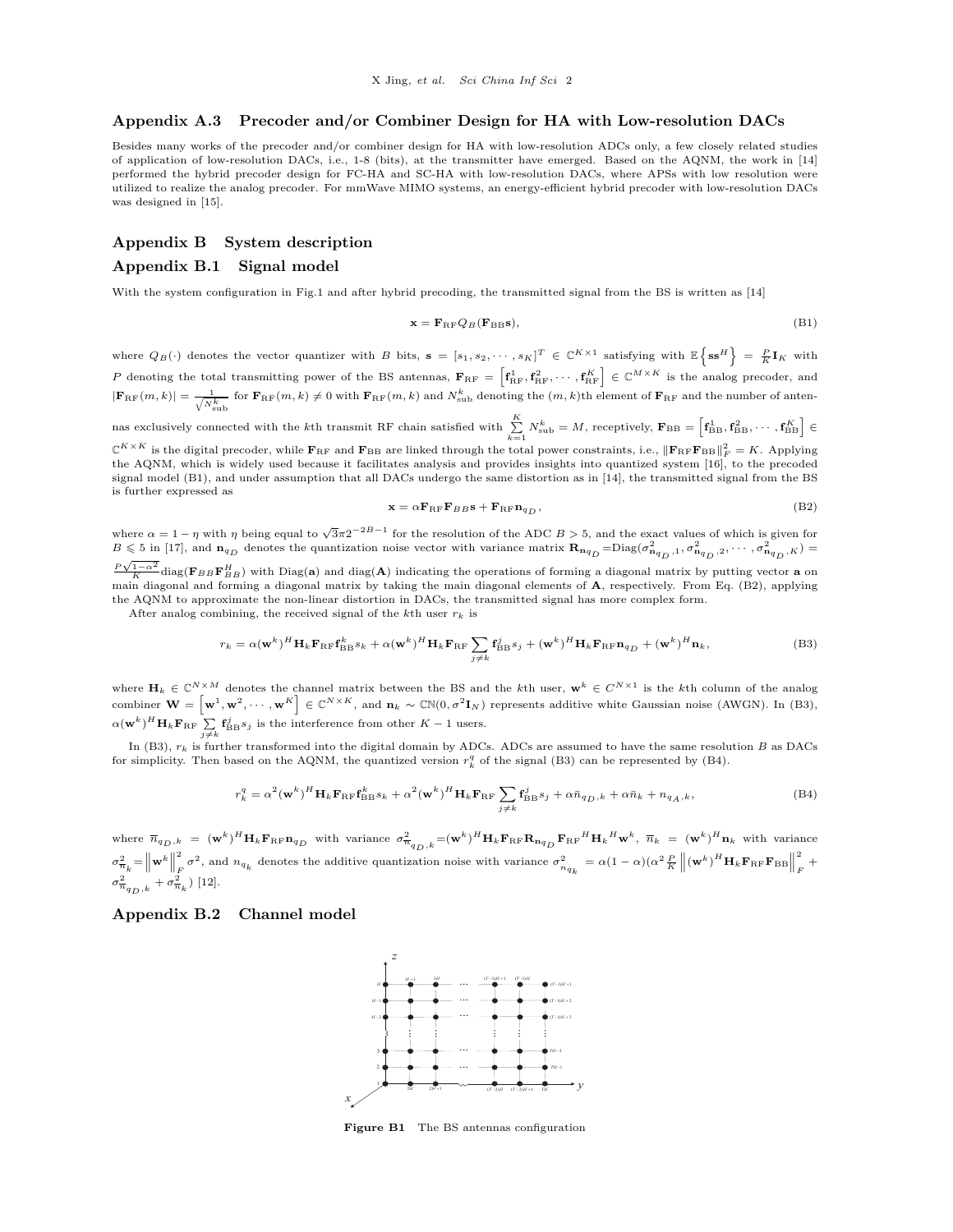The mmWave channel will mostly be line-of-sight (LOS), near LOS, or consists of a single reflected path. Therefore, in this work, the mmWave mMIMO channel is modeled by using the clustered Saleh-Valenzuela model [\[1\]](#page-8-0). Under this model, channel matrix  $H_k$ is represented as the sum of the contributions from the same  $N_c$  scattering clusters, each of which contributes  $N_{ray}$  propagation paths to  $\mathbf{H}_k$  for  $k = 1, 2, \cdots, K$ . Therefore,  $\mathbf{H}_k$  can be expressed as

$$
\mathbf{H}_{k} = \gamma \sum_{i=1}^{N_{\rm c}} \sum_{l=1}^{N_{\rm ray}} g_{i,l} \mathbf{a}_{r}(\boldsymbol{\phi}_{i,l}^{r}, \boldsymbol{\theta}_{i,l}^{r}) \mathbf{a}_{t}^{H}(\boldsymbol{\phi}_{i,l}^{t}, \boldsymbol{\theta}_{i,l}^{t}),
$$
\n(B5)

where  $\gamma = \sqrt{\frac{MN}{N_c N_{\text{ray}}}}$ , and  $g_{i,l}$  denotes the gain of the *l*th ray in the *i*th scattering cluster,  $\mathbf{a}_t(\phi_{i,l}^t, \theta_{i,l}^t)$  and  $\mathbf{a}_r(\phi_{i,l}^r, \theta_{i,l}^r)$  represent the corresponding transmit array steering vector and the receive array steering vector with the corresponding departure azimuth  $\phi_{i,l}^t$ elevation angle  $\theta_{i,l}^t$ , and the corresponding arrival azimuth  $\phi_{i,l}^r$  and arrival elevation angle  $\theta_{i,l}^r$ , respectively. In fact,  $\mathbf{a}_t(\phi_{i,l}^t, \theta_{i,l}^t)$ and  $\mathbf{a}_r(\phi_{i,l}^r, \theta_{i,l}^r)$  depend on the transmit and receive array geometry. For the commonly used uniform planar array (UPA) with  $M = T \times H$  elements in the yz-plane at the BS, where T and H respectively denote the number of elements in y-axis and z-axis directions, we use the integers  $1, 2, \dots, M$  to respectively label the M BS antennas (shown in Fig. [B1\)](#page-1-4), and let  $\Xi$ ={1,2,  $\dots, M$ }. For the adjacent array elements' spacing d being half-wavelength, the corresponding transmit array steering vector is given by formula [\(B6\)](#page-2-0).

<span id="page-2-0"></span>
$$
\mathbf{a}_t(\boldsymbol{\phi}_{i,l}^t, \boldsymbol{\theta}_{i,l}^t) = \frac{1}{\sqrt{M}} \left[ 1, \cdots, e^{jkd(t\sin(\phi_{i,l}^t)\sin(\theta_{i,l}^t) + h\cos(\theta_{i,l}^t))}, \cdots, e^{jkd((T-1)\sin(\phi_{i,l}^t)\sin(\theta_{i,l}^t) + (H-1)\cos(\theta_{i,l}^t))} \right],
$$
(B6)

In [\(B6\)](#page-2-0),  $k = \frac{2\pi}{\lambda}$  with  $\lambda$  denoting the wavelength. Similarly, in the case of a UPA consisting of  $T' \times H'$  elements with the adjacent array elements' spacing d in the yz-plane for each user,  $\mathbf{a}_r(\phi_{i,l}^r, \theta_{i,l}^r)$  has the similar form as  $\mathbf{a}_t(\phi_{i,l}^t, \theta_{i,l}^t)$ .

The perfect channel state information of  $H_k$  for  $k = 1, 2, \dots, K$  is assumed to be known to both BS and users in this paper, which can be estimated in practical scenarios.

## Appendix C Precoder and combiner optimization design with low-resolution DACs/ADCs

Observing the problem **P1** reveals that maximizing  $\sum_{k=1}^{K} R_k$  is sufficient to maximize each  $R_k$  in the summation for  $k = 1, 2, \dots, K$ , which incurs the following optimization problem with non-convex constraints, given by

<span id="page-2-1"></span>
$$
\arg \max_{\mathbf{F}_{\text{RF}}, \mathbf{F}_{\text{BB}}, \mathbf{w}^k} R_k
$$
\n
$$
s.t. \ |\mathbf{F}_{\text{RF}}(m, k)| = \begin{cases} \frac{1}{\sqrt{N_{\text{sub}}^k}} & \text{if } \mathbf{F}_{\text{RF}}(m, k) \neq 0 \\ 0 & \text{if } \mathbf{F}_{\text{RF}}(m, k) = 0 \end{cases}, \forall m, k,
$$
\n
$$
\sum_{k=1}^K |\mathbf{F}_{\text{RF}}(m, k)| = \frac{1}{\sqrt{N_{\text{sub}}^k}}, \forall m,
$$
\n
$$
\sum_{m=1}^M |\mathbf{F}_{\text{RF}}(m, k)|^2 = 1, \forall k,
$$
\n
$$
|\mathbf{W}(n, k)| = \frac{1}{\sqrt{N}}, \forall n, k,
$$
\n
$$
\|\mathbf{F}_{\text{RF}}\mathbf{F}_{\text{BB}}\|_F^2 = K.
$$
\n(C1)

Unfortunately, directly solving the optimization problem [\(C1\)](#page-2-1) is still hard due to non-convex constraints on optimization parameters **F** and **W**. One observes that maximizing  $R_k$  is equivalent to maximizing  $\text{SINR}_k^q$  for  $k = 1, 2, \dots, K$ . However,  $\text{SINR}_k^q$ has very complicated form and maximizing  $\text{SINR}_k^q$  involves jointly designing  $\mathbf{F}_{\text{RF}}$ ,  $\mathbf{F}_{\text{BB}}$ , and  $\mathbf{w}^k$  for  $k = 1, 2, \cdots, K$ , which not only obtains K different combinations of the analog and the digital precoders, but also leads to a heavy computational burden.

Fortunately, from the formula of  $\text{SINR}_k^q$ ,  $\text{SINR}_k^q$  is a monotonic function of  $\left| (\mathbf{w}^k)^H \mathbf{H}_k \mathbf{F}_{\text{RF}} \mathbf{f}_{\text{BB}}^k \right|^2$ , if the inter-user interference ļ  $\sum_{j\neq k}$  $\left| \left(\mathbf{w}^{k}\right)^{H}\mathbf{H}_{k}\mathbf{F}_{\textrm{RF}}\mathbf{f}_{\textrm{BB}}^{j}\right|$ <sup>2</sup> is ignored. Inspired by this, maximizing  $SINR_k^q$  is split into two stages for DSC-HA with low-resolution DACs/ADCs. First, the design of the analog precoder and combiner is performed to match with the channels of the different users by neglecting the effects of the inter-user interference. Second, after analog precoding and receive combining, a ZF-based digital precoder is designed with the equivalent channel  $\overline{H} = W^H H F_{RF}$  to remove inter-user interference. The details of each stage are now presented.

# Appendix C.1 Design analog precoder and receiving combiner

It is seen now that  $\text{SINR}_{k}^{q}$  is a monotonic function of  $\left| \left(\mathbf{w}^{k}\right)^{H} \mathbf{H}_{k} \mathbf{F}_{\text{RF}} \mathbf{f}_{\text{BB}}^{k} \right|$ 2 , if the inter-user interferences are not taken into consideration. Furthermore, according to the constraint condition  $\|\mathbf{F}_{\text{RF}}\mathbf{F}_{\text{BB}}\|_F^2 = K$ , maximizing  $\text{SINR}_k^q$  is sufficient to maximize  $\left\| \left(\mathbf{w}^{k}\right)^{H} \mathbf{H}_{k} \mathbf{F}_{\text{RF}} \right\|_{F}$ , however, which leads to different analog precoders for different users. It is obviously inconsistent with the actual situation. Hence, in what follows, we decompose the maximization of  $((\mathbf{w}^k)^H \mathbf{H}_k \mathbf{F}_{\text{RF}} \mathbf{f}_{\text{BB}}^k)$ 2 into a series of subproblems and seek a suboptimal solution with a low complexity.

According the signal model, K users should share the same analog precoder  $\mathbf{F}_{\text{RF}}$  in the system. In fact, the elements of the kth column of  $\mathbf{F}_{RF}$  denote the connection relationship between the kth RF chain associated with the kth user and the M transmit antennas. Based on this and also taking the user fairness into consideration, the analog precoder design in maximizing  $\left\| \left(\mathbf{w}^k\right)^H \mathbf{H}_k \mathbf{F}_{\text{RF}} \right\|_F$  can be relaxed into K separated subproblems by partitioning  $\mathbf{F}_{\text{RF}}$  into K analog precoding vectors  $\mathbf{f}_{\text{RF}}^k$  for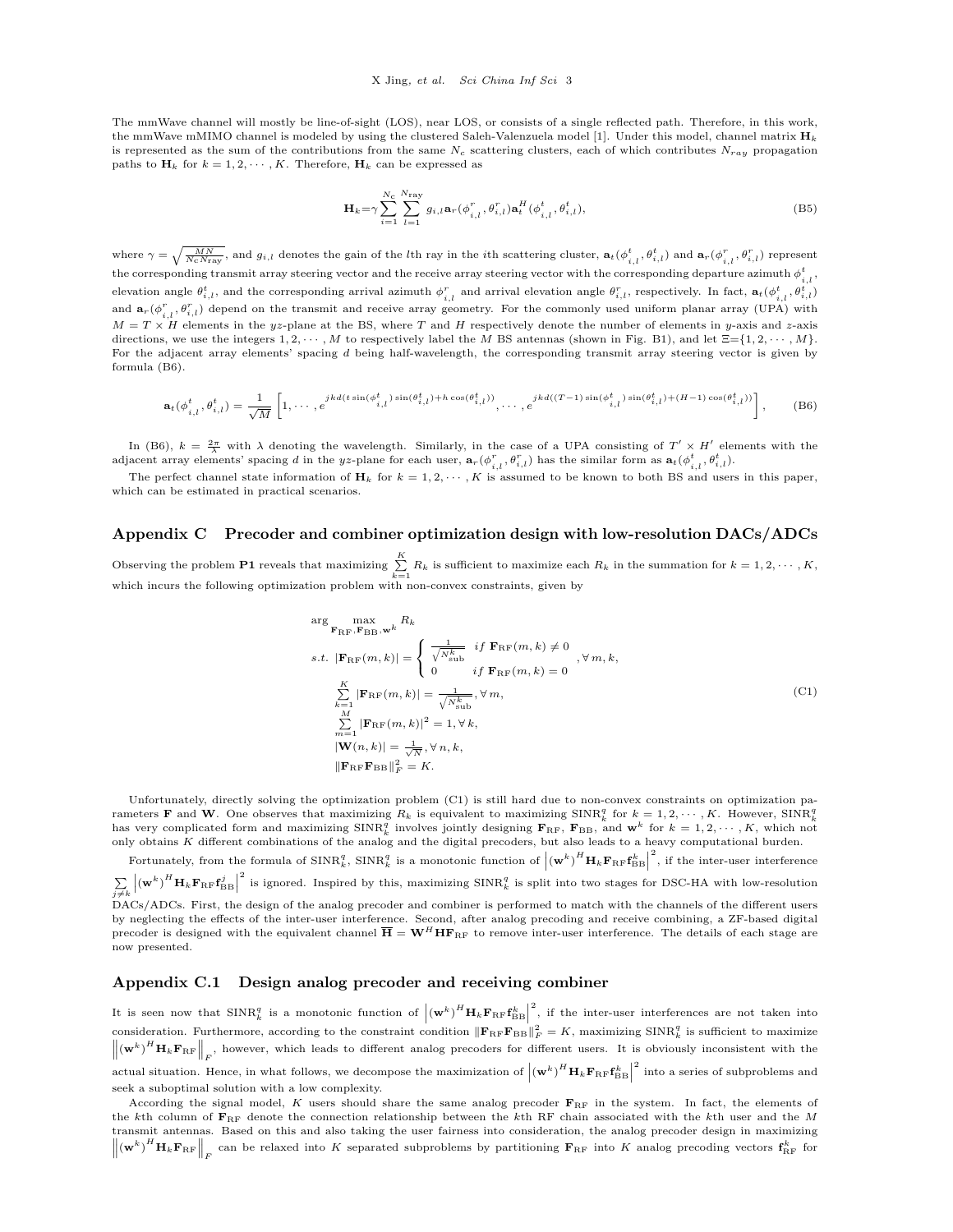$k = 1, 2, \cdots, K$ . That is,

<span id="page-3-0"></span>
$$
\arg \max_{\mathbf{w}^k, \mathbf{f}_{\text{RF}}^k} \left| \left( \mathbf{w}^k \right)^H \mathbf{H}_k \mathbf{f}_{\text{RF}}^k \right|
$$
\n
$$
s.t. \left| \mathbf{f}_{\text{RF}}^k(m) \right| = \begin{cases} \frac{1}{\sqrt{N_{\text{sub}}^k}} & \text{if } \mathbf{f}_{\text{RF}}^k(m) \neq 0 \\ 0 & \text{if } \mathbf{f}_{\text{RF}}^k(m) = 0 \end{cases}, \forall m,
$$
\n
$$
\sum_{m=1}^M \left| \mathbf{f}_{\text{RF}}^k(m) \right|^2 = 1,
$$
\n
$$
\left| \mathbf{w}^k(n) \right| = \frac{1}{\sqrt{N}}, \forall n.
$$
\n(C2)

Unfortunately, the separated optimization subproblem in [\(C2\)](#page-3-0) in terms of  $\mathbf{f}_{\text{RF}}^{k}$  and  $\mathbf{w}^{k}$  cannot be directly solved using the common singular value decomposition because of the special constraints on the elements of  $\mathbf{f}_{\mathrm{RF}}^k$ . Therefore, we try to solve the optimization subproblem in [\(C2\)](#page-3-0) alternately by designing  $f_{\rm RF}^k$  first to make the most of the array gain provided by mMIMO without considering the influence of the analog combining vector  $\mathbf{w}^k$ , and then solve th channel  $H_k \mathbf{f}_{\text{RF}}^k$ .

Due to the fact that the elements of  $f_{\rm RF}^k$  indicate the connection relationships between the M transmit antennas and the kth RF chain associated with the kth user, maximizing  $\left| \mathbf{H}_k \mathbf{f}_{\text{RF}}^k \right|$  means a joint implementation of the transmit antennas grouping and analog precoding vector  ${\bf f}_\text{RF}^k$  design under constrained conditions. Thereby, there correspondingly exist  $K$  optimization subproblems given in  $(C3)$ , respectively associated with  $K$  optimization subproblems in  $(C2)$ .

<span id="page-3-1"></span>
$$
\arg\max_{\mathbf{f}_{\text{RF}}^k, A_k} \left| \mathbf{H}_k \mathbf{f}_{\text{RF}}^k \right|
$$
\n
$$
s.t. \left| \mathbf{f}_{\text{RF}}^k(m) \right| = \begin{cases} \frac{1}{\sqrt{N_{\text{sub}}^k}} & \text{if } m \in A_k \\ 0 & \text{if } m \notin A_k \end{cases}, \forall m,
$$
\n
$$
\sum_{m=1}^M \left| \mathbf{f}_{\text{RF}}^k(m) \right|^2 = 1,
$$
\n
$$
|A_k| = N_{\text{sub}}^k,
$$
\n
$$
(C3)
$$

where  $A_k$  and  $|A_k|$  represent the resultant subset of grouping the transmit antennas associated with kth RF chain and the cardinality of  $A_k$  for  $k = 1, 2, \dots, K$ , respectively. In fact, K optimization subproblems given in [\(C3\)](#page-3-1) are interrelated with each other. If  $k_1 \neq k_2$  for any  $k_1, k_2 \in \{1, 2, \cdots, K\}, A_{k_1} \cap A_{k_2} = \emptyset$ , and  $\sum_{k=1}^K |A_k| = M$ . However, even if the computational complexity of designing  $f_{RF}^k$  for  $k = 1, 2, \dots, K$  is not taken into consideration, the optimal transmit antennas grouping of M antennas needs an exhaustive search for  $\frac{1}{K!} \sum_{k=0}^{K} (-1)^{K-k} C_K^k k^M$  combinations [\[18\]](#page-9-16). For instance, when  $M = 128$  and  $K = 8$ , this number is  $9.7 \times 10^{110}$ , which is a very gigantic number. Hence, in order to simplify the transmit antennas grouping, we assume  $M/K$  is an integer, and each RF chains is connected to the same number of the transmit antennas, i.e.,  $N_{\text{sub}}^k = |A_k|$ extent also guarantees the user fairness. Finally, the optimization subproblem in [\(C3\)](#page-3-1) is simplified as follows.

<span id="page-3-2"></span>
$$
\arg\max_{\mathbf{f}_{\text{RF}}^{k}, A_{k}} \left| \mathbf{H}_{k} \mathbf{f}_{\text{RF}}^{k} \right|
$$
\n
$$
s.t. \left| \mathbf{f}_{\text{RF}}^{k}(m) \right| = \begin{cases} \frac{1}{\sqrt{\frac{M}{K}}} & \text{if } m \in A_{k} \\ 0 & \text{if } m \notin A_{k} \end{cases}, \forall m,
$$
\n
$$
|A_{k}| = \frac{M}{K}, \tag{C4}
$$

where  $k = 1, 2, \cdots, K$ .

To solve the optimization subproblem [\(C4\)](#page-3-2), an intuitive idea is to select  $\frac{M}{K}$  antenna elements from  $\Xi$  with the maximum  $\|\mathbf{H}_k(:,m)\|_F^2$  to form  $A_k$  to be effective, where  $\mathbf{H}_k(:,m)$  denotes the mth column of  $\mathbf{H}_k$  for  $m = 1, 2, \cdots, M$ . After that, the elements of  ${\bf f}_{\rm RF}^k$  are determined according to the result of the transmit antenna grouping. To this end, the transmit antennas grouping is implemented in an iterative loop among all these K users by taking the user fairness into consideration, and the specific pseudo code is as follows.

<span id="page-3-3"></span>
$$
\Psi = \emptyset
$$
\n
$$
for \lambda = 1, 2, \dots, \frac{M}{K}
$$
\n
$$
for \ k = 1, 2, \dots, K
$$
\n
$$
\overline{m} = \arg \max_{m \in \Sigma \setminus \Psi} \{ ||\mathbf{H}_k(:,m)||_F^2 \}
$$
\n
$$
A_k = A_k \cup \{\overline{m}\}
$$
\n
$$
\Psi = \Psi \cup \{\overline{m}\}
$$
\n
$$
end
$$
\n
$$
(C5)
$$

From the transmit antennas grouping strategy above, by trying to maximize  $\|\mathbf{H}_k(:,m)\|_F^2$ , the set of the transmit antennas  $\Xi$  is grouped into K subsets  $A_k$  for  $k = 1, 2, \dots, K$  in round robin mode among all K users. Although this transmit antenna grouping strategy is not optimal, it guarantees fairness among users to some degree, but with a relatively low cost of complexity.

With the result of the optimized transmit antennas grouping, it is of interest to point out since  $H_k$  is of  $N \times M$ -dimension for the user equipped with N antennas, the transmit antennas grouping in [\(C5\)](#page-3-3) produces N candidate analog precoding vectors  $\mathbf{v}_n^k$  to match  $\mathbf{H}_k(n,:)$  for  $n = 1, 2, \cdots, N$ . The mth element in  $\mathbf{v}_n^k$  is

$$
\mathbf{v}_n^k(m) = \begin{cases} \frac{1}{\sqrt{\frac{M}{K}}} e^{j(-\phi_m^m)} & m \in A_k \\ 0 & m \notin A_k \end{cases} \tag{C6}
$$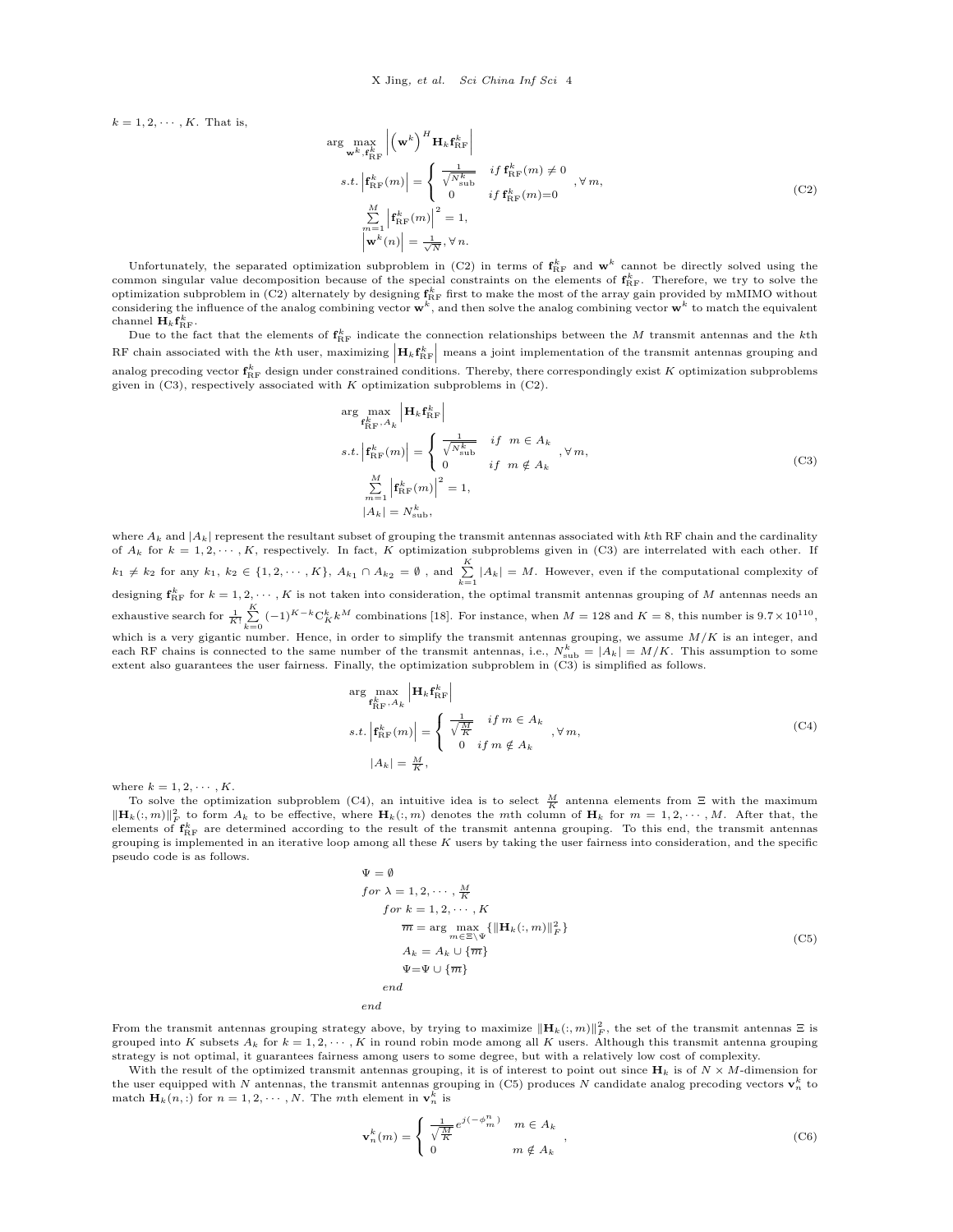where  $\phi_m^n = \text{angle}(\mathbf{H}_k(n,m))$  with angle( $\cdot$ ) denoting the phase angle operation. After analog precoding with the candidate analog precoding vector  $\mathbf{v}_n^k$ , the corresponding equivalent channel vector is

$$
\mathbf{p}_n^k = \mathbf{H}_k \mathbf{v}_n^k. \tag{C7}
$$

Furthermore, based on  $\mathbf{p}_n^k$ , the zth element of the candidate combining vector  $\mathbf{u}_n^k$  is designed to match with the corresponding equivalent channel vector, given by

$$
\mathbf{u}_n^k(z) = \frac{1}{\sqrt{N}} e^{j(\varphi_2^n)},\tag{C8}
$$

where  $n, z = 1, 2, \dots, N$  and  $\varphi_z^n = \text{angle}(\mathbf{p}_n^k(z))$ . With  $\mathbf{v}_n^k$  and  $\mathbf{u}_n^k$ , the equivalent channel gain between the kth transmit RF chain of the BS and the kth receive RF chain is

$$
\overline{h}_k^n = (\mathbf{u}_n^k)^H \mathbf{H}_k \mathbf{v}_n^k
$$
 (C9)

where  $n = 1, 2, \cdots, N$ .

With the candidate analog precoding vectors and the candidate combining vectors designed above, in order to maximize the expected equivalent channel gain  $(\mathbf{w}^k)^H \mathbf{H}_k \mathbf{f}_{\text{RF}}^k$ , the ultimately optimized analog precoding and combining vectors associated with the kth user should be selected from the candidate analog precoding vectors  $\mathbf{v}_n^k$  and the candidate analog combining vector  $\mathbf{u}_n^k$  for  $n = 1, 2, \dots, N$ . Thereby, the optimized index of  $\mathbf{v}_n^k$  and  $\mathbf{u}_n^k$  to maximize  $\left| \overline{h}_k^n \right|$  is

<span id="page-4-0"></span>
$$
\overline{n} = \arg\max_{n} \left\{ \left| \overline{h}_k^n \right| \right\}.
$$
\n(C10)

Based on the result from [\(C10\)](#page-4-0), the ultimately optimized analog precoding and combining vectors can be expressed as

$$
\begin{cases} \mathbf{f}_{\text{RF}}^{k} = \mathbf{v}_{\overline{n}}^{k} \\ \mathbf{w}^{k} = \mathbf{u}_{\overline{n}}^{k} \end{cases},\tag{C11}
$$

where  $k = 1, 2, \dots, K$ . Then the optimized  $\mathbf{F}_{\text{RF}}$  and **W** are determined.

# Appendix C.2 Design the digital precoder

Based on the equivalent channel matrix  $\dot{\vec{H}} = [\bar{h}_1^T, \bar{h}_2^T, \cdots, \bar{h}_K^T]^T$  after analog precoding and combining, where  $\overline{h}_k = (\mathbf{w}^k)^H \mathbf{H}_k \mathbf{F}_{\text{RF}}$ for  $k = 1, 2, \dots, K$ , the digital precoder  $\mathbf{F}_{\text{BB}}$  is designed to remove the interference between users according to the ZF criterion. In this sense, the digital precoder  $\mathbf{F}_\mathrm{BB}$  is

$$
\mathbf{F}_{\rm BB} = \stackrel{\leftrightarrow}{\mathbf{H}}^H (\stackrel{\leftrightarrow}{\mathbf{H}} \stackrel{\leftrightarrow}{\mathbf{H}}^H)^{-1}.
$$
 (C12)

Finally, it should be noted that  $F_{BB}$  needs to be normalized to meet the power constraint condition to obtain the resultant  $\mathbf{F}_{\text{BB}} = \sqrt{K} \frac{\mathbf{F}_{\text{BB}}}{\|\mathbf{F}_{\text{RF}}\mathbf{F}_{\text{BB}}\|_F}$ .

By a series of relaxations, the solution for the optimization design of the precoder and combiner for DSC-HA using low-resolution DACs/ADCs is obtained. Although this solution is suboptimal, it makes the optimization problem P1 tackled. Algorithm [C1](#page-5-0) summarizes the precoder and combiner design for DSC-HA with low-resolution DACs/ADCs. Step 1 initializes the algorithm. Steps 2 to 8 in the table realize dynamically grouping the transmit antennas. The analog precoding and combining vectors associated with the kth user are designed for  $k = 1, 2, \dots, K$  by Steps 9 to 27 according to the resultant subsets of the transmit antennas grouping. The equivalent channel between the transmit and receive RF chains is provided by Steps 28 to 31, and Steps 32 to 33 perform the digital precoder design.

#### Appendix C.3 Complexity analysis

We analyze the computational complexities of our proposed precoder and combiner for DSC-HA with low-resolution ADCs/DACs, and the comparisons are conducted with the corresponding FC-HA and FSC-HA in this section.

Our proposed precoder and combiner design for DSC-HA with low-resolution DACs/ADCs includes three main components, namely the transmit antennas grouping, the analog precoder and combiner design, and the digital precoder design. The computational complexity required by the transmit antennas grouping is  $\mathcal{O}(\frac{M^2}{2} - \frac{M}{K} + \frac{M}{2})$ . The analog precoder and combiner design has complexity of  $\mathcal{O}(KN(\frac{M}{K}+2N))$ . The design of the digital precoder requires  $\mathcal{O}(5K^3)$  computations. Therefore, the computational complexity of our proposed precoder and combiner for DSC-HA with low-resolution DACs/ADCs is  $\mathcal{O}(\frac{M^2}{2} + (N - \frac{1}{K} + \frac{1}{2})M +$  $2KN^2+5K^3$ ). By carefully analyzing the FC-HA and FSC-HA, the computational complexity of the precoder and combiner design for FC-HA with low-resolution DACs/ADCs requires  $\mathcal{O}(KNM + 2KN^2 + 5K^3)$ , while the computational complexity for the corresponding FSC-HA is  $\mathcal{O}(NM + 2KN^2+5K^3)$ .

Compared with the precoder and combiner for the corresponding FC-HA, our proposed scheme has a higher complexity when

 $N \leq \frac{M+1-\frac{1}{K}}{2(K-1)}$ , but the power consumption and hardware cost for FC-HA is very high. Meanwhile, with the increase of K and/or N, this complexity superiority gradually weakens, even disappears, which will be the truth when more multi-antennas users are simultaneously served by the BS. Additionally, due to the dynamic transmit antennas grouping, the computational complexity for the DSC-HA with low-resolution DACs/ADCs is higher than the design scheme for FSC-HA, but the energy efficiency for DSC-HA improves dramatically, which is confirmed in subsequent Section [Appendix E.](#page-6-0) Hence this additional increase of the computational complexity of our proposed precoder and combiner scheme for DSC-HA with low resolution DACs/ADCs is acceptable.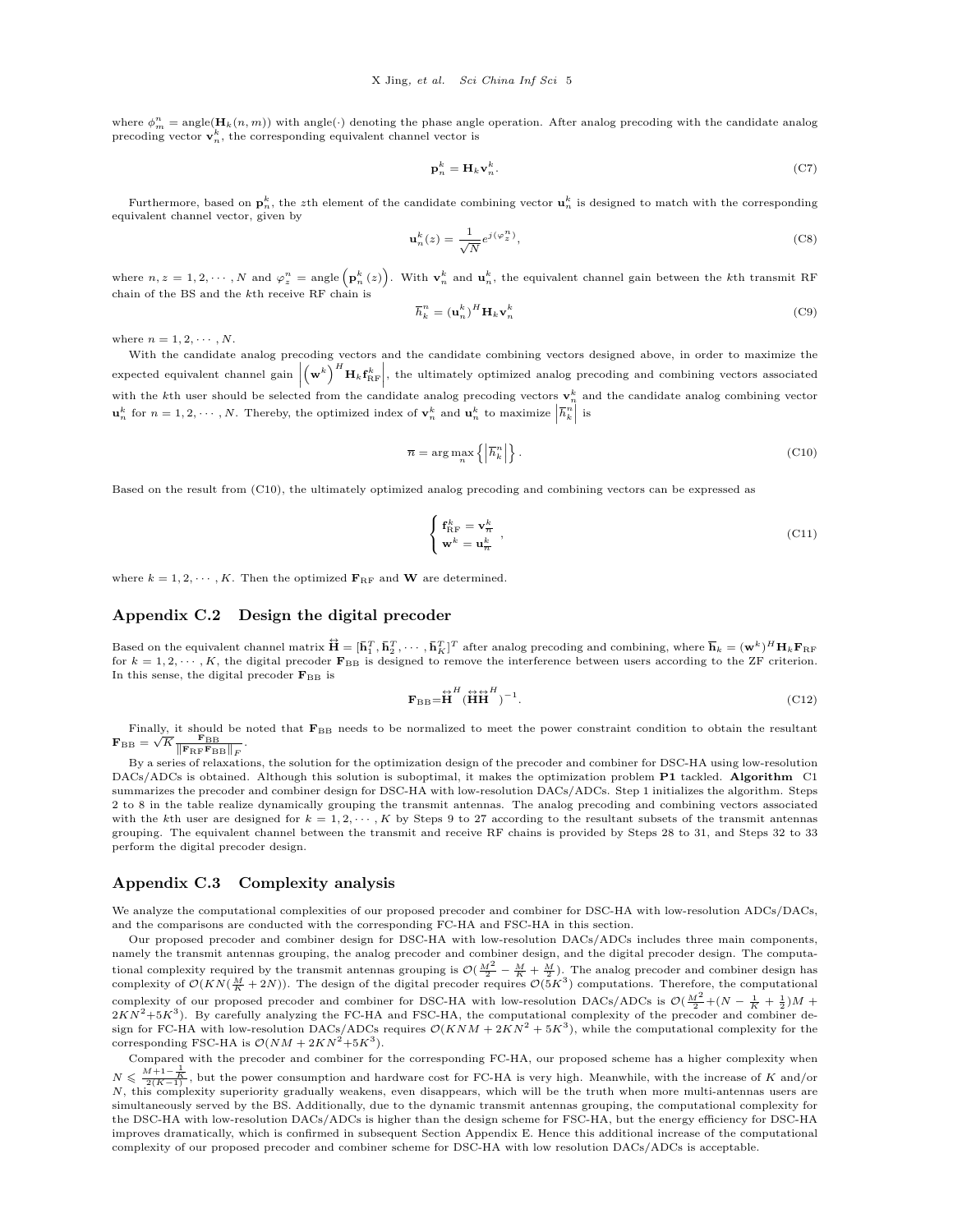<span id="page-5-0"></span>Algorithm C1 Precoder and combiner design of the precoder and combiner for DSC-HA using low-resolution DACs/ADCs

```
Input: H_k for k = 1, 2, \dots, K;Output: \mathbf{F}_{\text{RF}}, \mathbf{F}_{\text{BB}}, W, and A_k for k = 1, 2, \dots, K;
 1: initialize: \Psi = \emptyset, A_k = \emptyset for k = 1, 2, \dots, K;
  2: for i = 1, 2, \cdots, \frac{M}{K}3: for k = 1, 2, \cdots, K4: \overline{m} = \arg \max_{j \in \Xi \setminus \Psi} \{ ||\mathbf{H}_k(:,j)||_F^2 \}.5: A_k = A_k \cup {\overline{m}}.
 6: \Psi = \Psi \cup {\overline{m}}.7: end for
 8: end for
 9: for k = 1, 2, \cdots, K10: for n = 1, 2, \cdots, N11: for m = 1, 2, \cdots, M12: if m \in A_k<br>13: \mathbf{v}^k(m)13: \mathbf{v}_n^k(m) = \frac{1}{\sqrt{\frac{M}{K}}} e^{-j\text{angle}(\mathbf{H}_k(n,m))}.14: else
15:
                                      _{n}^{k}(m)=0.16: endif
17: end for
18:
                         k_n^k = \mathbf{H}_k \mathbf{v}_n^k.
19: for z = 1, 2, \cdots, N20:k_n^k(z) = \frac{1}{\sqrt{N}} e^{j \text{angle}(\mathbf{p}_n^k(z))}.21: end for
22:n_k^n = (\mathbf{u}_n^k)^H \mathbf{H}_k \mathbf{v}_n^k.
23: end for
24: \overline{n} = \arg \max_{n \in \{1, 2, \cdots, N\}} \left\{ \left| \overline{h}_k^n \right| \right\}o
.
25: f
25: \mathbf{f}_{\text{RF}}^k = \mathbf{v}_{\overline{n}}^k<br>
26: \mathbf{w}^k = \mathbf{u}_{\overline{n}}^k.
27: end for
28: for k = 1, 2, \cdots, K29: \overline{\mathbf{h}}_k = (\mathbf{w}^k)^H \mathbf{H}_k \mathbf{F}_{\text{RF}}30: end for
31: \mathbf{\ddot{H}} = [\mathbf{\bar{h}}_1^T, \mathbf{\bar{h}}_2^T, \cdots, \mathbf{\bar{h}}_K^T]^T32: \mathbf{F}_\mathrm{BB} = \stackrel{\leftrightarrow}{\mathbf{H}}^H (\stackrel{\leftrightarrow}{\mathbf{H}} \stackrel{\leftrightarrow}{\mathbf{H}}^H)^{-1}33: \mathbf{F}_{\text{BB}} = \sqrt{K} \frac{\mathbf{F}_{\text{BB}}}{\|\mathbf{F}_{\text{RF}}\mathbf{F}_{\text{BB}}\|_F}
```
#### Appendix D Energy Efficiency Analysis

The system energy efficiency of the proposed precoder and combiner for DSC-HA with low-resolution DACs/ADCs is analyzed in this section. At the same time, the system energy efficiency of the corresponding design schemes for FSC-HA, FC-HA, FD-A, and AP-A is also analyzed for a comparison purpose.

From [\[12\]](#page-9-10), the system energy efficiency is defined as

$$
\chi = \frac{\sum_{k=1}^{K} R_k}{P_{\text{Tot}}},\tag{D1}
$$

where the total system power consumption  $P_{\text{Tot}} = P_R + P_T$  with  $P_R$  and  $P_T$  denoting the power consumption of the user end and BS end, respectively. In the analysis of the power consumption of these different architectures mentioned above, the static power consumption model of the RF front-end is considered, which is also adopted in the works [\[10\]](#page-9-8), [\[11\]](#page-9-9), [\[12\]](#page-9-10), and [\[14\]](#page-9-12).

To ensure a fair comparison, the analog combiner is adopted at the user end for all related architectures. According to [\[10\]](#page-9-8), the power consumption at the user end is

<span id="page-5-1"></span>
$$
P_{\rm R} = KP_{\rm LO} + KN(P_{LNA} + P_H + 2P_M) + KNP_{\rm PS} + 2KP_{\rm VGA} + 2KP_{\rm ADC}(B, F_s),\tag{D2}
$$

where  $P_{\text{LO}}$ ,  $P_{LNA}$ ,  $P_{H}$ ,  $P_{M}$ ,  $P_{PS}$ ,  $P_{VGA}$ , and  $P_{ADC}(B, F_s)$  denote the power consumptions of the Local Oscillator (LO) (shared at the single user end), the LNA, the 90<sup>o</sup> hybrid and the LO buffer, the mixer, the phase-shifter, the variable gain amplifier (VGA), and the ADC with resolution  $B$  and sampling rate  $F_s$ , respectively.

For the BS end, the RF front-end of transmitter is composed of two DACs corresponding to I/Q channels, RF chains, PSs (considered only in HA), and PAs. From the direct conversion transceiver architecture, two mixers, two low-pass (LP) filters, a  $90<sup>0</sup>$  hybrid with buffers and a LO shared among all chains together form a single RF chain. The power consumption of a RF chain then is

$$
P_{\rm RF} = 2P_{\rm M} + 2P_{\rm LP} + P_{\rm H},\tag{D3}
$$

where  $P_{\text{LP}}$  is the power consumption of LP filter.

For FSC-HA with low-resolution DACs/ADCs, K RF chains and PAs are employed at the BS end, and a total of M PSs are also used. Thus the power consumption  $P_T$  at the BS end for FSC-HA with low-resolution DACs/ADCs is given by  $P_{T,FSC-HP}$  as

$$
P_{\text{T,FSC-HA}} = P_{\text{PA}} + P_{\text{LO}} + K \left( 2P_{\text{DAC}}(B, f_s) + P_{\text{RF}} \right) + MP_{\text{PS}},\tag{D4}
$$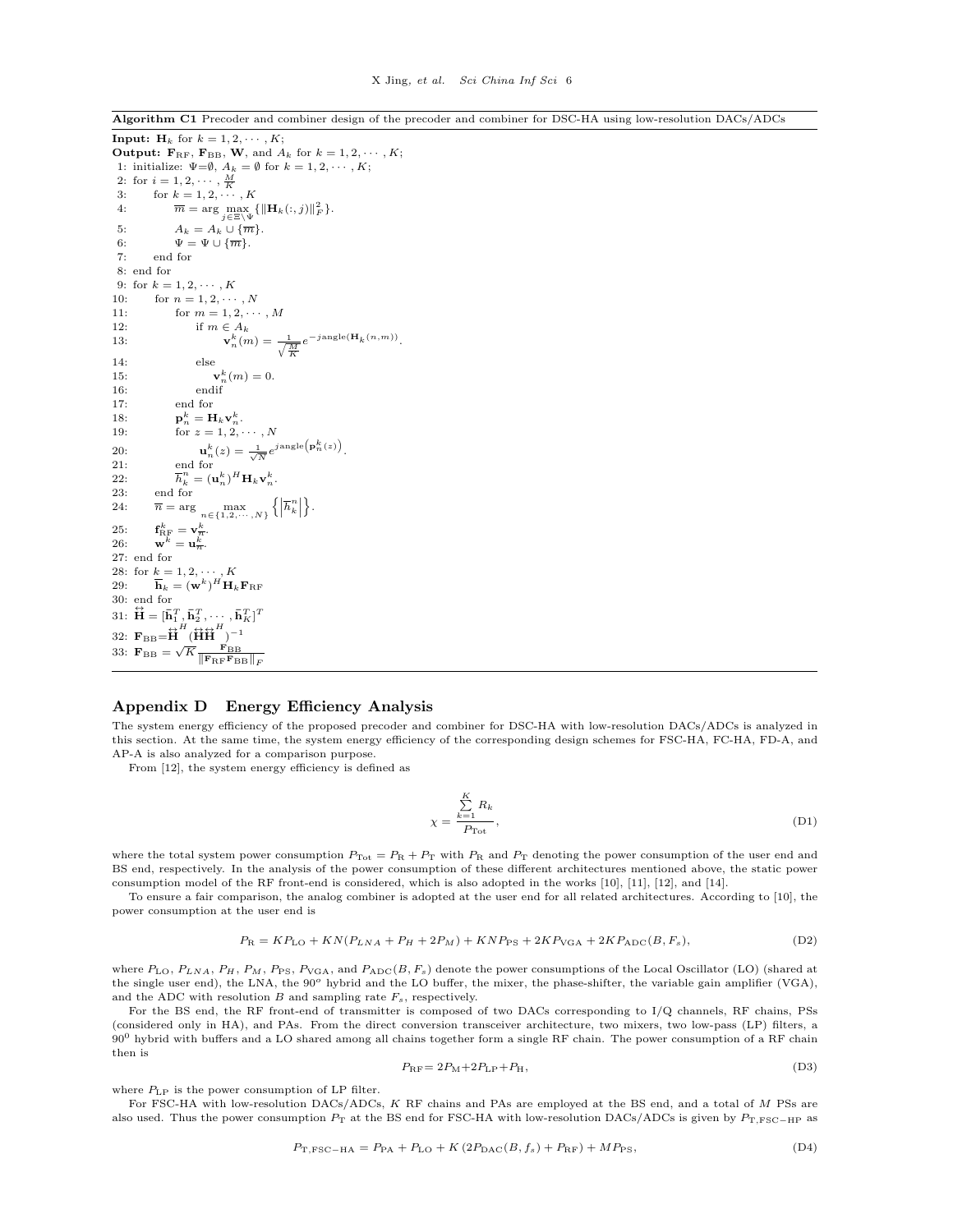where  $P_{PA}$  and  $P_{DAC}(B, f_s)$  denote the power consumption of all PAs and a DAC with B resolution bits and sampling at  $f_s$  Hz, respectively.

In contrast to FSC-HA with low-resolution DACs/ADCs, a dynamic connection network, which is implemented by a microchipcontrolled switch network with the negligible power consumption, is inserted between the RF chains and APSs at the BS side. Therefore, the power consumption  $P_T$  at the BS end for DSC-HA with low-resolution DACs/ADCs, denoted by  $P_{T,FSC-HA}$ , is approximately equal to  $P_{\text{T,FSC-HA}}$ , given by

$$
P_{\text{T, DSC-HA}} \approx P_{\text{T, FSC-HA}}.\tag{D5}
$$

For FC-HA with low-resolution DACs/ADCs, the hybrid transmitter employs K RF chains and pairs of DACs, MK PSs, and thus its power consumption  $P_T$  at the BS end, denoted by  $P_{T,F,C-HA}$ , is given by

$$
P_{\text{T,FC-HA}} = P_{\text{PA}} + P_{\text{LO}} + K \left( 2P_{\text{DAC}}(B, f_s) + P_{\text{RF}} \right) + MKP_{\text{PS}}.
$$
 (D6)

For FD-A,  $M$  RF chains, pairs of DACs, and PAs are configured at the transmitter, and thus the total power consumption  $P_T$ at the BS side, denoted by  $P_{\text{T}}$ <sub>FD</sub><sub>-A</sub>, is

$$
P_{\text{T,FD-A}} = P_{\text{PA}} + P_{\text{LO}} + M \left( 2P_{\text{DAC}}(B, f_s) + P_{\text{RF}} \right). \tag{D7}
$$

For PA-A, only one RF chain and one pair of DACs are required, and the RF chain connects to M antennas, and then the total power consumption  $P_T$  at the BS end, denoted by  $P_{T,PA-A}$ , is given by

<span id="page-6-1"></span>
$$
P_{\text{T},\text{PA}-\text{A}} = P_{\text{PA}} + P_{\text{LO}} + 2P_{\text{DAC}}(B, f_s) + P_{\text{RF}} + MP_{\text{PS}}.
$$
\n(D8)

The specific values of these components in formulas [\(D2\)](#page-5-1) to [\(D8\)](#page-6-1) can be found in [\[10\]](#page-9-8) and [\[14\]](#page-9-12).

## <span id="page-6-0"></span>Appendix E Numerical Results

Because of the difficulty of theoretical analysis of the effects of the resolution of DACs/ADCs, SNR and other factors on system performance, the numerical results are provided in this section to evaluate the performance of the proposed precoder and combiner for DSC-HA with low-resolution DACs/ADCs. In the numerical simulation, channel parameters are given by  $N_c = 2$  cluster with  $N_{ray} = 10$  rays per cluster for all users due to the sparsity of the mmWave channels. All clusters are of unit power. The azimuth and elevation angles of arrival and departure all obey the Laplacian distribution. For simplicity of exposition, the mean angles of them are uniformly distributed in  $[0, 2\pi]$  and the angular spread are set as  $\frac{\pi}{18}$  in the azimuth and elevation domain.  $K = 8$  and  $d = \frac{\lambda}{2}$ . In the paper, the SNR is defined as  $\frac{P}{K\sigma^2}$ .

## Appendix E.1 System Sum Rate versus SNR

For  $M = T \times H = 8 \times 16$  and  $N = T' \times H' = 2 \times 4$ , the system sum rates of our proposed precoder and combiner for DSC-HA versus SNR for  $B = 1$  and  $B = 3$  is shown in Fig. [E1](#page-6-2) and Fig. [E2,](#page-6-2) respectively, and the comparisons are conducted over several schemes for different architectures. From these figures, the system sum rates of these precoder and combiner design schemes for different architectures improve with the increase of the SNR. Since the precoder scheme for FD-A has the ability to control both the amplitude and phase of the transmitted signal, the system sum rate for FD-A is significantly higher than that for FC-HA in the low SNR range. However, as the SNR increases, due to the large analog beamforming gain provided by the FC-HA, the superiority of FD-A over FC-HA disappears gradually. Meanwhile, because FC-HA can provide significantly higher array gain than SC-HA, the performance gap between DSC-HA and FC-HA is still obvious, but the power consumption and hardware cost of the latter are much higher than that of FSC-HA. For DSC-HA with low-resolution DACs/ADCs, the purpose of designing the analog precoding and combining vectors is to match different users' channel to fully utilize the array gain provided by mMIMO. Therefore, the system sum rate for DSC-HA is superior to that for FSC-HA. Additionally, due to the single RF chain required by PA-A, its achievable sum rate is the smallest.

<span id="page-6-2"></span>

**Figure E1** System sum rate versus SNR with  $B = 1$  (bit)

**Figure E2** System sum rate versus SNR with  $B = 3$  (bit)

# Appendix E.2 System Sum Rate versus DACs/ADCs Resolution

Fig. [E3](#page-7-0) and Fig. [E4](#page-7-0) show the system sum rates versus DACs/ADCs resolution B with  $M = T \times H = 8 \times 16$  and  $N = T' \times H' = 2 \times 4$ for SNR = -5 (dB) and 10 (dB), respectively. From these two figures, the system sum rates of the precoder and combiner design schemes for different architectures improve with the increase of the resolution of the ADCs  $B$ . However, when  $B > 4$ , the system sum rates of these schemes tend to be stable. Hence it can be concluded that optimal DACs/ADCs resolution B is 4 (bits) for these precoder and combiner design schemes for different architectures, including our proposed precoder and combiner for DSC-HA. The similar conclusion can be reached for different SNRs and/or antenna configurations. Thereby, in the following experiments, we set  $B=4$ .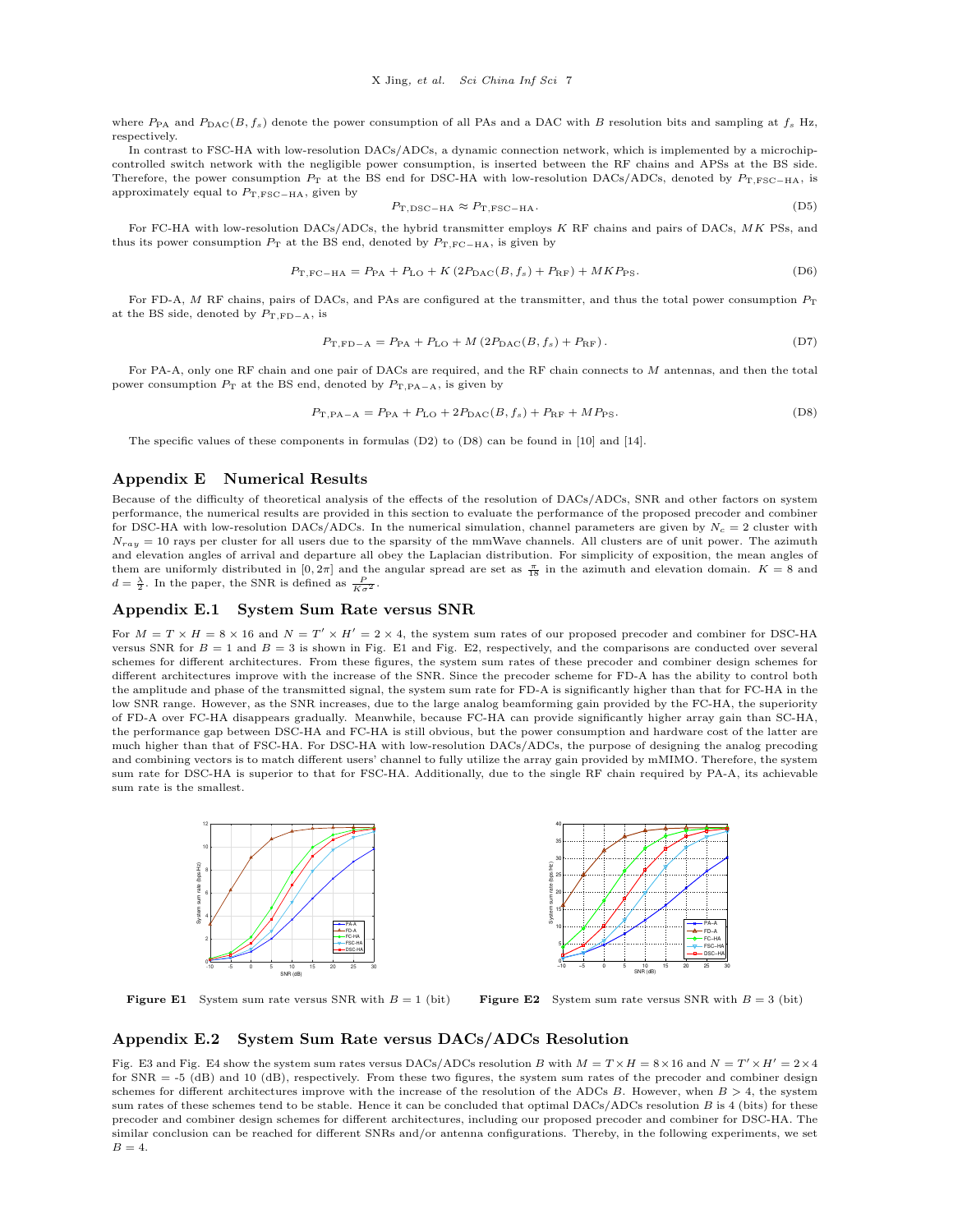Additionally, from [E3](#page-7-0) and Fig. [E4,](#page-7-0) for low SNR (i.e. SNR=-5 (dB)), the PA-A seems to have a better performance than the FSC-HA. This is because for low SNR, the influence of background noise on system performance is dominant compared with that of inter-user interference, while PA-A has only one RF chain, which can use all BS antennas to obtain stronger beamforming gain to weaken the influence of noise. For FSC-HA, each RF is connected to the fixed disjoint subset of the total transmit antennas to design hybrid precoding for different users, which can only obtain relatively weak beamforming gain for different users, Therefore, the ability of suppressing strong background noise is weak. With the increase of SNR, the influence of inter-user interference on system performance becomes dominant. FSC-HA can effectively eliminate inter-user interference by designing hybrid precoder, while PA-A can't do anything about it. Therefore, FSC-HA has better performance than PA-A for high SNR (i.e. SNR=10 (dB)).

<span id="page-7-0"></span>

Figure E3 System sum rate versus B for different architectures Figure E4 System sum rate versus B for different architectures with SNR=-5 (dB) with SNR=10 (dB)

## Appendix E.3 System Sum Rate versus Number of BS Antennas  $M = T \times H$

Fig. [E5](#page-7-1) and Fig. [E6](#page-7-1) provide the system sum rates versus  $M = T \times H$  of several precoder and combiner design schemes for different architectures with  $N = T' \times H' = 2 \times 4$  for SNR = -5 (dB) and 10 (dB), respectively. Due to the improved array gain with the increase of M, the system sum rates of all schemes improve significantly, except the precoder and combiner design scheme for PA-A. For high SNR case in Fig. [E6,](#page-7-1) our proposed precoder and combiner for DSC-HA with low resolution DACs/ADCs obviously outperforms the precoder and combiner design schemes for FSC-HA and PA-A. Although the obvious performance gap between FD-A and DSC-HA with the optimally designed precoder and combiner is observed, the complexity of the required hardware circuits of DSC-HA, as a special case of SC-HA, is significantly reduced, which means DSC-HA can achieve a relatively good tradeoff between the hardware cost and performance.

<span id="page-7-1"></span>

Figure E5 System sum rate versus M for different architecture Figure E6 System sum rate versus M for different architecture with SNR=-5 (dB) with  $SNR=10$  (dB)

# Appendix E.4 System Energy Efficiency versus DACs/ADCs Resolution B

Fig. [E7](#page-8-1) and Fig. [E8](#page-8-1) show the system energy efficiency versus the DACs/ADCs resolution B of several precoder and combiner design schemes for  $M = T \times H = 8 \times 16$  and  $N = T' \times H' = 2 \times 4$  with SNR=-5 (dB) and 10 (dB), respectively. It can be concluded from the figures, for the DACs/ADCs with resolution  $B = 4$ , the maximum system energy efficiency achieves for almost all precoder and combiner design schemes. Moreover, for the low SNR (i.e., SNR = -5 (dB)), the precoder and combiner design scheme for FC-HA has the highest energy efficiency because the power consumption of the FC-HA is dramatically lower than that of FD-A, but the gap of the system sum rate between the FC-HA and FD-A is relatively small. Meanwhile, the precoder and combiner design scheme for PA-A has a superiority in terms of energy efficiency on the precoder and combiner design schemes for FD-A, FSC-HA and DSC-HA due to its obvious low power consumption for low SNR. For the high SNR (i.e., SNR=10 (dB)), our proposed precoder and combiner for DSC-HA achieves the best system energy efficiency when  $B \leq 3$ , and for  $B = 4$  even though its energy efficiency is worse than the precoder and combiner design scheme for FC-HA, the hardware cost and power consumption of FC-HA are obviously higher than DSC-HA.

Furthermore, the energy efficiency of the precoder and combiner design scheme for FC-HA with the optimal resolution  $B = 4$ is obviously better than that for DSC-HA owing much to the obvious superiority over the system sum rate of DSC-HA, but the hardware cost of the former is much higher than the latter.

Additionally, the number of the power-hungry RF chains and DACs required in FD-A is far greater than in HA, which leads to somehow a lower energy efficiency for FD-A than for HA, including DSC-HA and FSC-HA at high SNR (although the FD-A had slight energy efficiency advantage over HA at low SNR for ADCs/DACs resolution  $B \leq 3$  due to the obvious system sum rate superiority of FD-A over HA).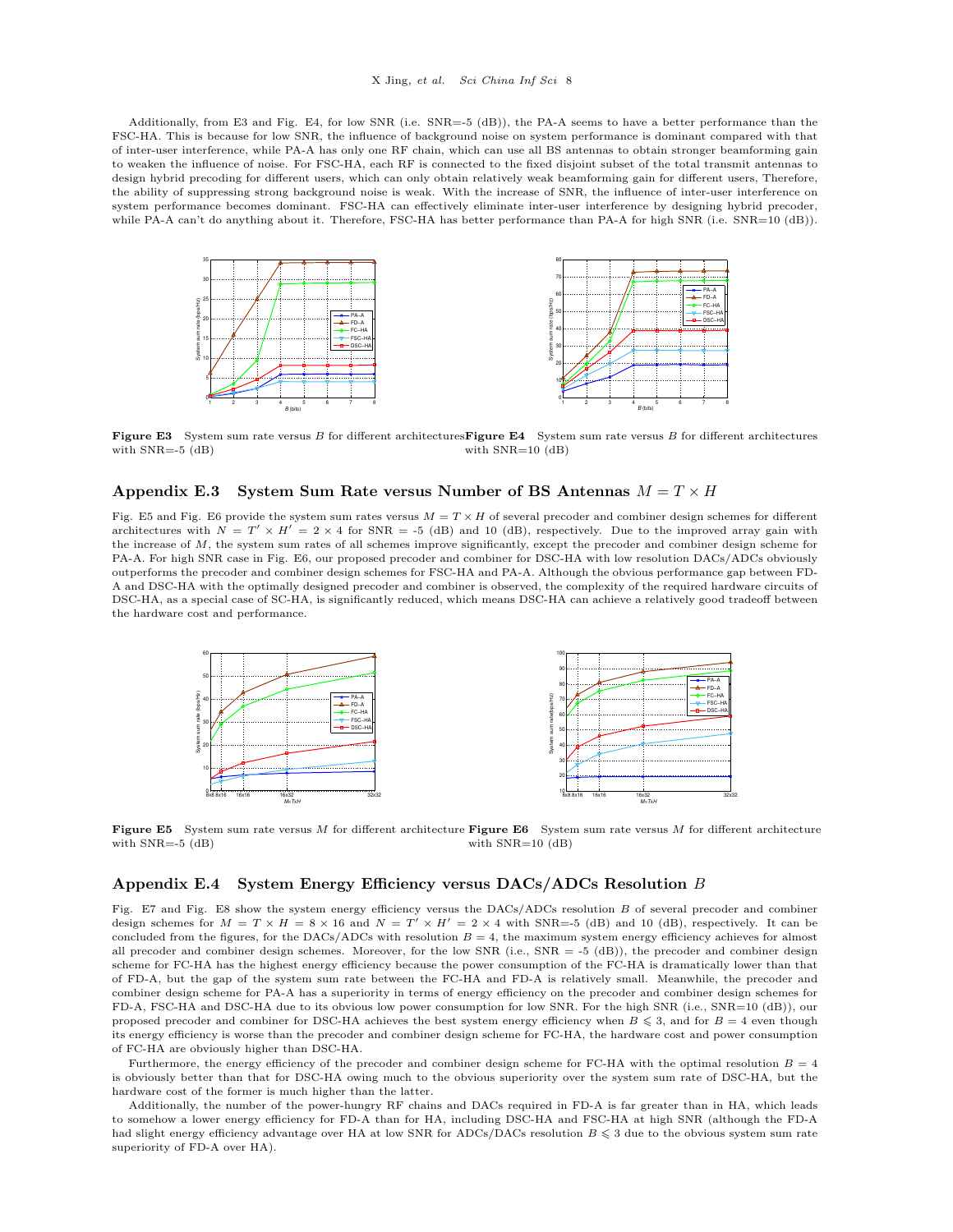<span id="page-8-1"></span>

Figure E7 Energy efficiency versus ADCs/DACs resolution B Figure E8 Energy efficiency versus ADCs/DACs resolution B with SNR=-5 (dB) with SNR=10 (dB)

## Appendix E.5 System Energy Efficiency versus System Sum Rate

Fig. [E9](#page-8-2) and Fig. [E10](#page-8-2) show the trade-off of the system energy efficiency versus system sum rate with  $M = T \times H = 8 \times 16$ and  $N = T' \times H' = 2 \times 4$  for SNR=-5 (dB) and 10 (dB), respectively. There exist 8 points on each curve associated to one specific precoding scheme, which are respectively related to DACs/ADCs with resolution  $B = 1, 2, \ldots, 8$ . From these two figures, we observe that as  $B$  is increased, the curves first reach upward and right to the highest, and then drop. The highest point just corresponds to the combination of the system energy efficiency and system sum rate for  $B = 4$ , namely, the system energy efficiency of all precoding and combining schemes declines when  $DACS/ADC$  resolution  $B > 4$ , which coincides with the simulation results in Fig. [E7](#page-8-1) and Fig. [E8.](#page-8-1) Under the low SNR, the superiority of the precoder and combiner for FC-A is very obvious. However, our proposed precoder and combiner for DSC-HA achieves obvious advantage compared to the precoder and combiner design schemes for FD-A, FSC-HA, and PA-A for high SNR. Although its performance is poorer than the precoder and combiner design scheme for FC-HA, the latter requires much higher hardware cost and power consumption than DSC-HA.

<span id="page-8-2"></span>

Figure E9 Energy efficiency versus system sum rate with Figure E10 Energy efficiency versus system sum rate with  $SNR = -5$  (dB)  $SNR=10$  (dB)

# Appendix E.6 Transmit Antenna Grouping Results for DSC-HA with low-resolution DACs/ADCs

For two random channel utilizations with  $M = T \times H = 8 \times 16$  and  $N = T' \times H' = 2 \times 4$ , Table [E1](#page-8-3) provides the transmit antenna grouping results for DSC-HA with low-resolution DACs/ADCs. As can be seen from Table [E1,](#page-8-3) it is concluded that the transmit antennas are dynamically grouped so as to be matched with the different user's channel in the DSC-HA. Based on this, the analog precoding vectors and the combining vector are designed. For this reason, our proposed precoder and combiner for DSC-HA with low-resolution DACs/ADCs has much higher system sum rate than that for the corresponding FSC-HA.

<span id="page-8-3"></span>

|                | $A_1$                                                                                                | A <sub>2</sub>                                                                                                  | $A_3$                                                                                                 | $A_4$                                                                                                         | $A_5$                                                                                                      | $A_6$                                                                                                               | А7                                                                                                         | $A_8$                                                                                                       |
|----------------|------------------------------------------------------------------------------------------------------|-----------------------------------------------------------------------------------------------------------------|-------------------------------------------------------------------------------------------------------|---------------------------------------------------------------------------------------------------------------|------------------------------------------------------------------------------------------------------------|---------------------------------------------------------------------------------------------------------------------|------------------------------------------------------------------------------------------------------------|-------------------------------------------------------------------------------------------------------------|
|                | ${7.}$<br>36,<br>50,<br>73.<br>75,<br>74.<br>76.<br>77.<br>104.                                      | 5, 6,<br>28,<br>$\{4,$<br>47,<br>48,<br>46,<br>67.<br>78.<br>63,                                                | ${22,$<br>25,<br>24,<br>29,<br>27,<br>26,<br>32,<br>30,<br>31.                                        | $\{8, 9, 12, 13, \}$<br>62,<br>65,<br>49,<br>86.<br>66.<br>89.                                                | $\{57, 58, 60,$<br>61,<br>68,<br>69,<br>70, 71,<br>72,                                                     | $\{1,$<br>11,<br>14,<br>15.<br>16,<br>17,<br>19,<br>20,<br>21,                                                      | $\{10, 34,$<br>- 35.<br>51,<br>56.<br>59.<br>82,<br>83.<br>84.                                             | $\{2,$<br>3.<br>18,<br>38,<br>39.<br>41,<br>42,<br>53.<br>54.                                               |
|                | 105,<br>106,<br>113.<br>112.<br>115,<br>116,<br>122                                                  | 96.<br>97.<br>95,<br>98, 99, 108                                                                                | 33.<br>37.<br>40,<br>43.<br>44,<br>45,<br>66}                                                         | 90, 107, 110,<br>111,<br>114,<br>117                                                                          | 100.<br>101.<br>119,<br>118.<br>127.<br>121,<br>128}                                                       | 22,<br>52,<br>64,<br>92,<br>93.<br>94.<br>126                                                                       | 85,<br>87.<br>88,<br>123,<br>120,<br>124, 125                                                              | 55.<br>79.<br>80.<br>81, 102, 103.<br>109                                                                   |
| $\overline{2}$ | $\{1, 2, 3, 4, 6,$<br>92.<br>12.<br>110,<br>117.<br>118,<br>119.<br>120,<br>122,<br>121,<br>123, 128 | 46,<br>${18,$<br>48,<br>60,<br>55,<br>54,<br>67,<br>68,<br>66,<br>77.<br>71,<br>69.<br>97.<br>90.<br>79.<br>98} | $\{5, 8, 9, 29, \}$<br>32,<br>30.<br>31,<br>52.<br>56,<br>57,<br>58, 104, 108,<br>125,<br>124,<br>126 | $\{10, 11, 14, \vert\}$<br>16,<br>17.<br>15,<br>26,<br>27,<br>25.<br>33.<br>62,<br>28.<br>63, 81, 106,<br>107 | $\vert$ {19, 20, 58,<br>82,<br>80,<br>83,<br>85,<br>86,<br>84,<br>87, 88, 112,<br>113.<br>114.<br>115, 127 | $\{21, 22, 39, \right\}$<br>42,<br>59,<br>61,<br>64,<br>65,<br>70,<br>72.<br>73.<br>75,<br>95.<br>96.<br>94.<br>109 | $\{23, 24, 35,$<br>37.<br>38.<br>40,<br>41,<br>44,<br>50,<br>53,<br>89.<br>99.<br>100.<br>101,<br>102, 103 | 13,<br>${7.}$<br>34,<br>36,<br>43,<br>45.<br>47.<br>49.<br>51.<br>74.<br>76.<br>91.<br>93, 105, 111.<br>116 |

#### <span id="page-8-0"></span>References

1 Ayach O E, Rajagopal S, Abu-Surra S, et al. Spatially sparse precoding in millimeter wave MIMO systems. IEEE Trans Wireless Commun, 2014, 13: 1499-1513